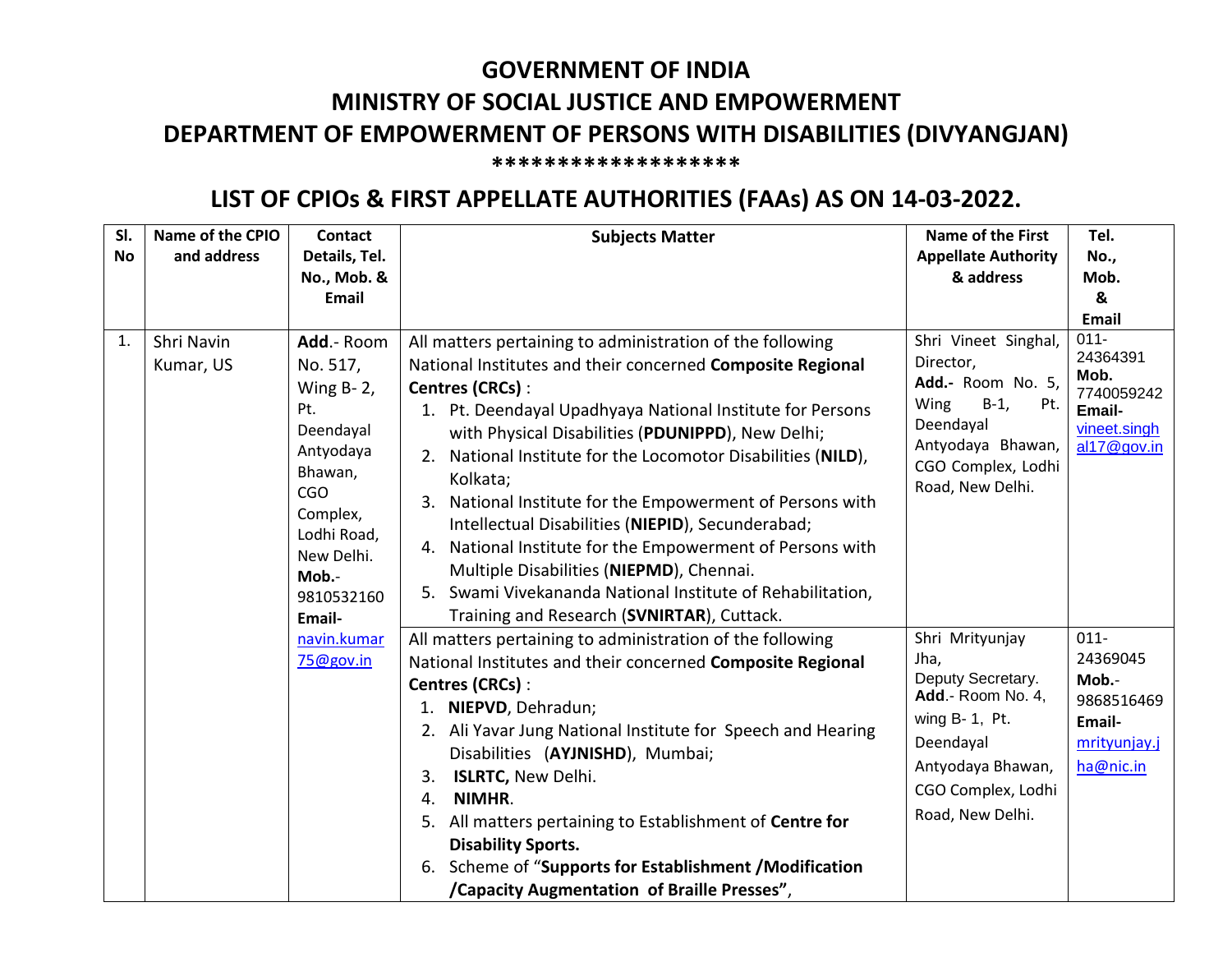| 2. | Ms. Sureksha      | Add.-Wing                | 1. Vigilance.                                                           | E<br>Beena<br>Ms.                      | $011 -$              |
|----|-------------------|--------------------------|-------------------------------------------------------------------------|----------------------------------------|----------------------|
|    | Sharma, US        | B2, $5^{th}$ Floor,      | 2. Scholarship Division.                                                | Chakravarty, Deputy                    | 24365053             |
|    |                   | Pt.                      |                                                                         | Secretary                              | Mob.                 |
|    |                   | Deendayal                |                                                                         | Add.-<br>Room<br>No.                   | 9868471364<br>Email- |
|    |                   | Antyodaya                |                                                                         | 517A, Wing B2, Pt.                     | beena.elizab         |
|    |                   | Bhawan,                  |                                                                         | Deendayal                              | eth@gov.in           |
|    |                   | <b>CGO</b>               |                                                                         | Antyodaya Bhawan,                      |                      |
|    |                   | Complex,                 |                                                                         | CGO Complex, Lodhi                     |                      |
|    |                   | Lodhi Road,              |                                                                         | Road, New Delhi.                       |                      |
|    |                   | New Delhi.               | All matters pertaining to the Office of the Chief Commissioner for      | Ms. Meena Kumari                       | $011 -$              |
|    |                   | $011 -$                  | Persons with Disabilities (CCPD).                                       | Sharma, DS.                            | 24369066             |
|    |                   | 24369040                 |                                                                         | Add.- Room No. 3,                      | Mob.-                |
|    |                   | Mob.-                    |                                                                         | Wing B-1, $5^{th}$ Floor,              | 9818398001           |
|    |                   | 9717294076               |                                                                         | Pt. Deendayal                          | Email-               |
|    |                   | Email-                   |                                                                         | Antyodaya Bhawan,                      | meena.shar           |
|    |                   | sureksha.sha             |                                                                         | CGO Complex, Lodhi                     | ma@nic.in            |
|    |                   | rma@nic.in               |                                                                         | Road, New Delhi.                       |                      |
|    |                   |                          |                                                                         |                                        |                      |
| 3. | Shri D. K. Panda, | Add.- Room               | All matters pertaining to Policy matters in DD-III Section, including : | Shri Mrityunjay                        | $011 -$              |
|    | Under Secretary.  | No. 519,                 | 1. Implementation of Rights of Persons with Disabilities Act, 2016      | Jha,                                   | 24369045             |
|    |                   | Wing B2, $5^{\text{th}}$ | and RPwD Rules.                                                         | Deputy Secretary.<br>Add.- Room No. 4, | Mob.-                |
|    |                   | Floor, Pt.               | Policy on PwDs.<br>2.                                                   |                                        | 9868516469           |
|    |                   | Deendayal                | UN Convention on the Rights of Persons with Disabilities<br>3.          | wing B- 1, Pt.                         | Email-               |
|    |                   | Antyodaya                | (UNCRPD) and International Relations.                                   | Deendayal                              | mrityunjay.j         |
|    |                   | Bhawan,                  | 4. All matters pertaining to the PwD Act, 1995.                         | Antyodaya Bhawan,                      | ha@nic.in            |
|    |                   | <b>CGO</b>               | All matters pertaining to Rehabilitation Council of India<br>5.         | CGO Complex, Lodhi                     |                      |
|    |                   | Complex,                 | Act, 1992 (RCI).                                                        | Road, New Delhi.                       |                      |
|    |                   | Lodhi Road,              | Early identification and intervention program for 0-12 year old<br>6.   |                                        |                      |
|    |                   | New Delhi.               | children.                                                               |                                        |                      |
|    |                   | $011 -$                  | <b>National Fund.</b><br>7.                                             |                                        |                      |
|    |                   | 24369059                 | Scheme on Research on disability related technology, products<br>8.     |                                        |                      |
|    |                   | Mob.-                    | and issues.                                                             |                                        |                      |
|    |                   | 9968275870               | 9. Setting up of National University of Divyangjan.                     |                                        |                      |
|    |                   | Email-                   | 10. NIIUD.                                                              |                                        |                      |
|    |                   | panda.dk@g               | 11. Vision Document & SGOS                                              |                                        |                      |
|    |                   | ov.in                    | 1. Unique Disability ID (UDID) project.                                 | Shri Vineet Singhal,                   | $011 -$              |
|    |                   |                          | 2. The National Trust for Welfare of Persons with Disabilities          | Director,                              | 24364391<br>Mob.     |
|    |                   |                          | with Autism, Cerebral Palsy, Mental Retardation and                     | Add.- Room No. 5,                      | 7740059242           |
|    |                   |                          | Multiple Disabilities Act, 1999 and The National Trust for              | $B-1$ ,<br>Wing<br>Pt.                 | Email-               |
|    |                   |                          | Welfare of Persons with Autism, Cerebral Palsy, Mental                  | Deendayal                              | vineet.singh         |
|    |                   |                          | <b>Retardation and Multiple Disabilities.</b>                           | Antyodaya Bhawan,                      | al17@gov.in          |
|    |                   |                          |                                                                         | CGO Complex, Lodhi                     |                      |
|    |                   |                          |                                                                         | Road, New Delhi.                       |                      |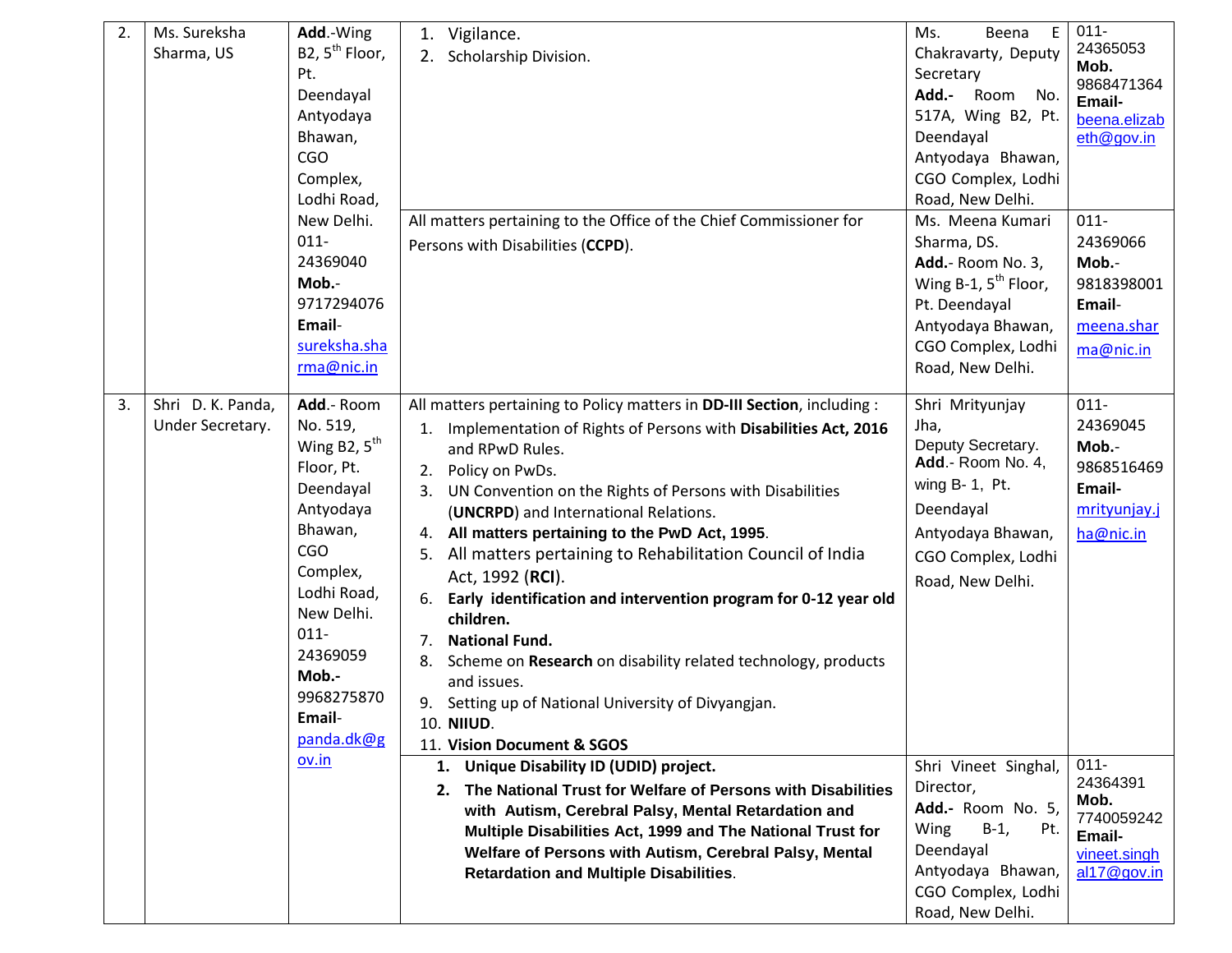| 4. | Shri S. K. Mahto,<br>Add.- Room<br>Under Secretary,<br>No. 11, Wing<br>$B-1$ , $5^{th}$ Floor,<br>Pt.<br>Deendayal<br>Antyodaya<br>Bhawan,<br>CGO<br>Complex,<br>Lodhi Road,<br>New Delhi.<br>Mob.-<br>9868122032<br>Email-<br>sk.mahto@ni<br>c.in | All matters pertaining to:<br>Scheme of Assistance to Disabled Persons for Purchase/Fitting of<br>$\mathbf{1}$<br>Aids/Appliances (ADIP).<br>$2^{\circ}$<br>Administration of Artificial Limbs Manufacturing Corporation of<br>India (ALIMCO), Kanpur.<br>Administration/Establishment, General Administration, Cash,<br>3<br>CR, R&I. | Ms.<br>E<br>Beena<br>Chakravarty, Deputy<br>Secretary<br>Add.- Room No.<br>517A, Wing B2, Pt.<br>Deendayal<br>Antyodaya Bhawan,<br>CGO Complex, Lodhi<br>Road, New Delhi. | $011 -$<br>24365053<br>Mob.<br>9868471364<br>Email-<br>beena.elizab<br>eth@gov.in                                                                              |                                                                                    |
|----|----------------------------------------------------------------------------------------------------------------------------------------------------------------------------------------------------------------------------------------------------|----------------------------------------------------------------------------------------------------------------------------------------------------------------------------------------------------------------------------------------------------------------------------------------------------------------------------------------|---------------------------------------------------------------------------------------------------------------------------------------------------------------------------|----------------------------------------------------------------------------------------------------------------------------------------------------------------|------------------------------------------------------------------------------------|
|    |                                                                                                                                                                                                                                                    | 1. Skill Training & NAP.                                                                                                                                                                                                                                                                                                               | Ms. Meena Kumari<br>Sharma, DS.<br>Add.- Room No. 3,<br>Wing B-1, 5 <sup>th</sup> Floor,<br>Pt. Deendayal<br>Antyodaya Bhawan,<br>CGO Complex, Lodhi<br>Road, New Delhi.  | $011 -$<br>24369066<br>Mob.-<br>9818398001<br>Email-<br>meena.shar<br>ma@nic.in                                                                                |                                                                                    |
|    |                                                                                                                                                                                                                                                    |                                                                                                                                                                                                                                                                                                                                        | 1. National Awards for the Empowerment of Persons with<br>Disabilities.<br>2. All the works related to Media and Publicity.                                               | Shri Mrityunjay<br>Jha,<br>Deputy Secretary.<br>Add.- Room No. 4,<br>wing B-1, Pt.<br>Deendayal<br>Antyodaya Bhawan,<br>CGO Complex, Lodhi<br>Road, New Delhi. | $011 -$<br>24369045<br>Mob.-<br>9868516469<br>Email-<br>mrityunjay.j<br>ha@nic.in  |
|    |                                                                                                                                                                                                                                                    |                                                                                                                                                                                                                                                                                                                                        | 1. CPMU                                                                                                                                                                   | Shri Vineet Singhal,<br>Director,<br>Add.- Room No. 5,<br>Wing<br>$B-1,$<br>Pt.<br>Deendayal<br>Antyodaya Bhawan,<br>CGO Complex, Lodhi<br>Road, New Delhi.    | $011 -$<br>24364391<br>Mob.<br>7740059242<br>Email-<br>vineet.singh<br>al17@gov.in |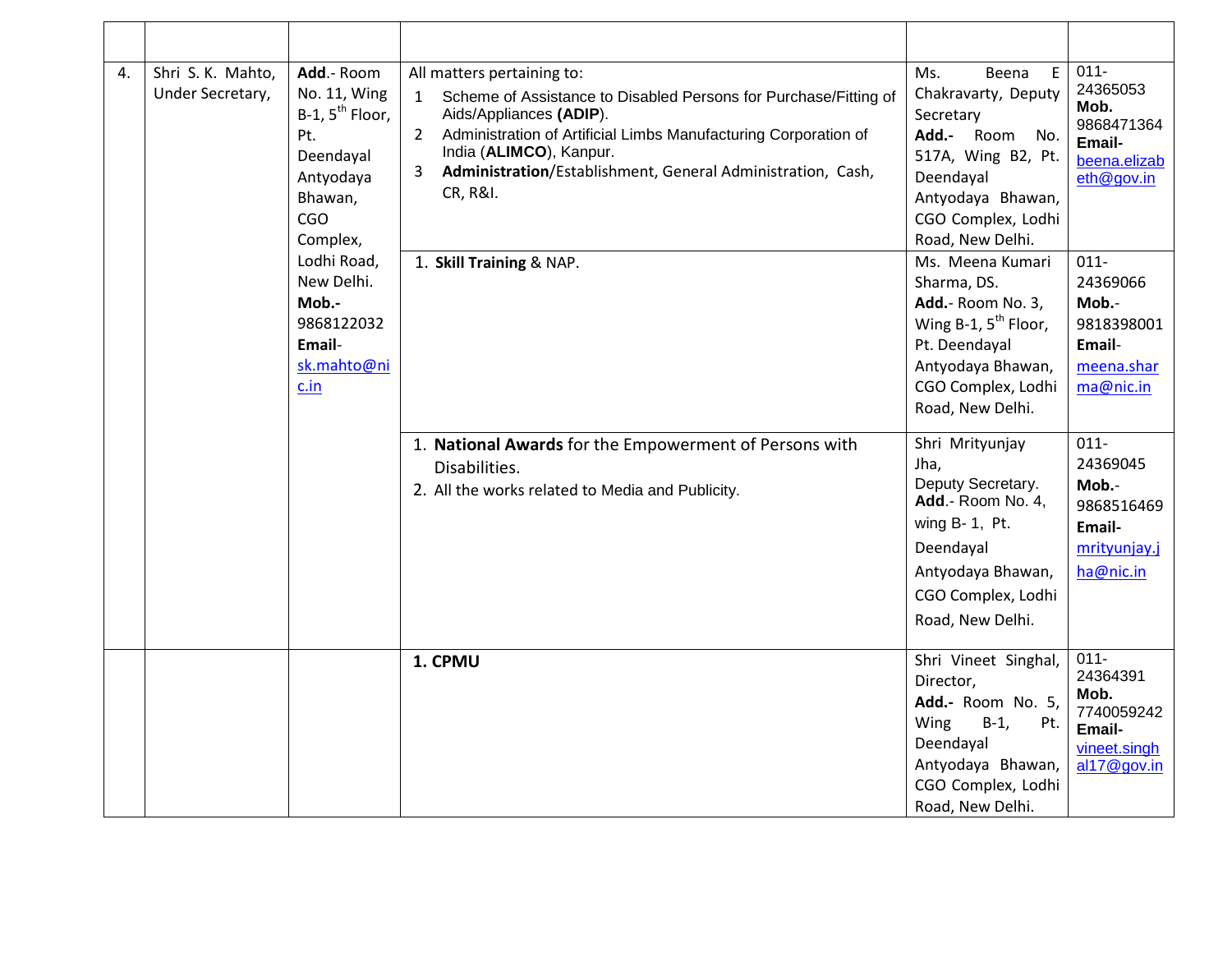| 5. | Shri Arun Kumar<br>Mandal, Nodal<br>CPIO (RTI) &<br><b>Under Secretary</b> | Add.- Add.-<br>Room No.<br>517, Wing<br>B2, 5 <sup>th</sup> Floor,<br>Pt.<br>Deendayal<br>Antyodaya<br>Bhawan,<br><b>CGO</b><br>Complex,<br>Lodhi Road,<br>New Delhi.<br>$011 -$<br>24369046<br>Mob.-<br>9968294402<br>Email-<br>arunkumar.<br>mandal@nic.<br>in | 1. RTI Act, 2005.<br>RTI related issues etc.<br>2.<br>RTI applications, both On-line and Off-line.<br>3.<br>RTI Appeals, both On-line and Off-line.<br>4.<br>Hon'ble CIC issues etc.<br>5.<br>Quarterly Returns/Reports related to RTI-MIS Portal and<br>6.<br>Hon'ble CIC.<br>Id & password related issues of all the CPIOs & FAAs of the<br>7.<br>Department for On-line RTI-MIS.<br>Circulation of all the papers/circulars/instructions etc.<br>8.<br>regarding RTI matters received from DoP&T, Hon'ble CIC,<br>M/o SJ&E and others to all the CPIOs/FAAs of the<br>Department and also to the Organizations/PSUs/NIs etc.<br>under the control of this Department. | Shri Kshitij Mohan,<br>Director,<br>Add.- Room No.<br>521, Wing B2, 5 <sup>th</sup><br>Floor, Pt. Deendayal<br>Antyodaya Bhawan,<br>CGO Complex, Lodhi<br>Road, New Delhi. | $011 -$<br>24369057<br>Mob.-<br>9971286215<br>Email-<br>kshitij.moha<br>n@nic.in |
|----|----------------------------------------------------------------------------|------------------------------------------------------------------------------------------------------------------------------------------------------------------------------------------------------------------------------------------------------------------|--------------------------------------------------------------------------------------------------------------------------------------------------------------------------------------------------------------------------------------------------------------------------------------------------------------------------------------------------------------------------------------------------------------------------------------------------------------------------------------------------------------------------------------------------------------------------------------------------------------------------------------------------------------------------|----------------------------------------------------------------------------------------------------------------------------------------------------------------------------|----------------------------------------------------------------------------------|
| 6. | Shri Sauranshu<br>Sinha, Under<br>Secretary,                               | Add.- Room<br>No. 517,<br>Wing B2, $5th$<br>Floor, Pt.<br>Deendayal<br>Antyodaya<br>Bhawan,<br><b>CGO</b><br>Complex,<br>Lodhi Road,<br>New Delhi.<br>Mob.-<br>9910270432<br>Email-<br>sauranshu.si<br>nha@nic.in                                                | All matters pertaining to:-<br>1. Integrated Finance Division (IFD).<br>Budget/Audit Paras.<br>2.                                                                                                                                                                                                                                                                                                                                                                                                                                                                                                                                                                        | Shri Kshitij Mohan,<br>Director,<br>Add.- Room No.<br>521, Wing B2, $5^{th}$<br>Floor, Pt. Deendayal<br>Antyodaya Bhawan,<br>CGO Complex, Lodhi<br>Road, New Delhi.        | $011 -$<br>24369057<br>Mob.-<br>9971286215<br>Email-<br>kshitij.moha<br>n@nic.in |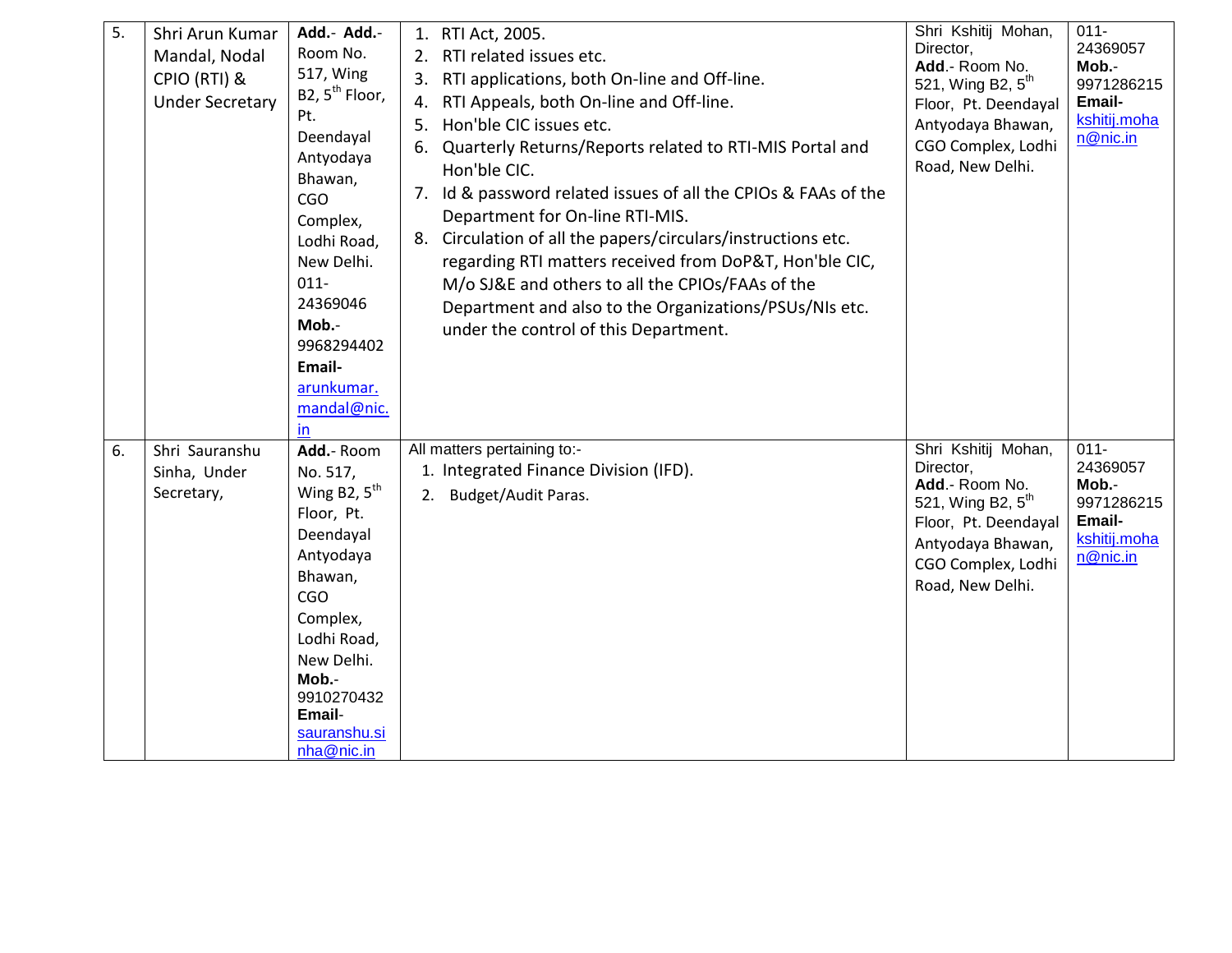| 7. | Shri Md.<br>Add.- Room<br>No. 519,<br>Marazuddin,<br>Wing B2, $5^{\text{th}}$<br><b>Under Secretary</b><br>Floor, Pt.<br>Deendayal<br>Antyodaya<br>Bhawan,<br><b>CGO</b>                                                                                                                                                                                                                                                                                                                                                   | All matters pertaining to:-<br>1. Accessible India Campaign (AIC).<br>2. District Disability Rehabilitation Centres (DDRC).<br>3. Deendayal Disabled Rehabilitation Scheme (DDRS).<br>4. SIPDA. | Shri Vineet Singhal,<br>Director,<br>Add.- Room No. 5,<br>$B-1$ ,<br>Wing<br>Pt.<br>Deendayal<br>Antyodaya Bhawan,<br>CGO Complex, Lodhi<br>Road, New Delhi.      | $011 -$<br>24364391<br>Mob.<br>7740059242<br>Email-<br>vineet.singh<br>al17@gov.in                                 |                                                                                                                                                                 |                                                                                   |
|----|----------------------------------------------------------------------------------------------------------------------------------------------------------------------------------------------------------------------------------------------------------------------------------------------------------------------------------------------------------------------------------------------------------------------------------------------------------------------------------------------------------------------------|-------------------------------------------------------------------------------------------------------------------------------------------------------------------------------------------------|-------------------------------------------------------------------------------------------------------------------------------------------------------------------|--------------------------------------------------------------------------------------------------------------------|-----------------------------------------------------------------------------------------------------------------------------------------------------------------|-----------------------------------------------------------------------------------|
|    |                                                                                                                                                                                                                                                                                                                                                                                                                                                                                                                            | Complex,<br>Lodhi Road,<br>New Delhi.<br>$011 -$<br>24369047<br>Mob.-<br>8826954314<br>Email-<br>meraj.muha<br>mmad@gov.i                                                                       | n                                                                                                                                                                 | 1. Hindi Section.                                                                                                  | Shri Mrityunjay<br>Jha,<br>Deputy Secretary.<br>Add.- Room No. 4,<br>wing B- 1, Pt.<br>Deendayal<br>Antyodaya Bhawan,<br>CGO Complex, Lodhi<br>Road, New Delhi. | $011 -$<br>24369045<br>Mob.-<br>9868516469<br>Email-<br>mrityunjay.j<br>ha@nic.in |
| 8. | 1.<br>Add.- Room<br><b>Election Cell.</b><br>Shri Sandeep<br>Kumar, Under<br>No. 519,<br>2.<br>Wing B <sub>2</sub> , $5th$<br>Secretary,<br>Corporation (NHFDC).<br>Floor, Pt.<br>3.<br>Deendayal<br>4.<br><b>Incentive to Private Employers.</b><br>Antyodaya<br>Bhawan,<br><b>CGO</b><br>Complex,<br><b>Parliament Section.</b><br>1.<br>Lodhi Road,<br>All Matters pertaining to E-Samiksha.<br>2.<br>New Delhi.<br><b>Coordination Division.</b><br>3.<br>Mob.-<br>9999844733<br>Email-<br>sandeepkum<br>ar.rth@nic.in | National Handicapped Finance and Development<br>Awareness Generation Programme (AGP).                                                                                                           | Ms. Meena Kumari<br>Sharma, DS.<br>Add.- Room No. 3,<br>Wing B-1, $5^{th}$ Floor,<br>Pt. Deendayal<br>Antyodaya Bhawan,<br>CGO Complex, Lodhi<br>Road, New Delhi. | $011 -$<br>24369066<br>Mob.-<br>9818398001<br>Email-<br>meena.shar<br>ma@nic.in                                    |                                                                                                                                                                 |                                                                                   |
|    |                                                                                                                                                                                                                                                                                                                                                                                                                                                                                                                            |                                                                                                                                                                                                 | Shri Mrityunjay<br>Jha,<br>Deputy Secretary.<br>Add.- Room No. 4,<br>wing B- 1, Pt.<br>Deendayal<br>Antyodaya Bhawan,<br>CGO Complex, Lodhi<br>Road, New Delhi.   | $011 -$<br>24369045<br>Mob.-<br>9868516469<br>Email-<br>mrityunjay.j<br>ha@nic.in                                  |                                                                                                                                                                 |                                                                                   |
|    |                                                                                                                                                                                                                                                                                                                                                                                                                                                                                                                            |                                                                                                                                                                                                 | 1. Miscellaneous matters, including College of Deaf Studies,<br>In-Service Training, ISIC, Spinal Injury Centres for State.                                       | Shri Vineet Singhal,<br>Director,<br>Add.- Room No. 5,<br>Wing<br>$B-1$ ,<br>Pt.<br>Deendayal<br>Antyodaya Bhawan, | $011 -$<br>24364391<br>Mob.<br>7740059242<br>Email-<br>vineet.singh<br>al17@gov.in                                                                              |                                                                                   |